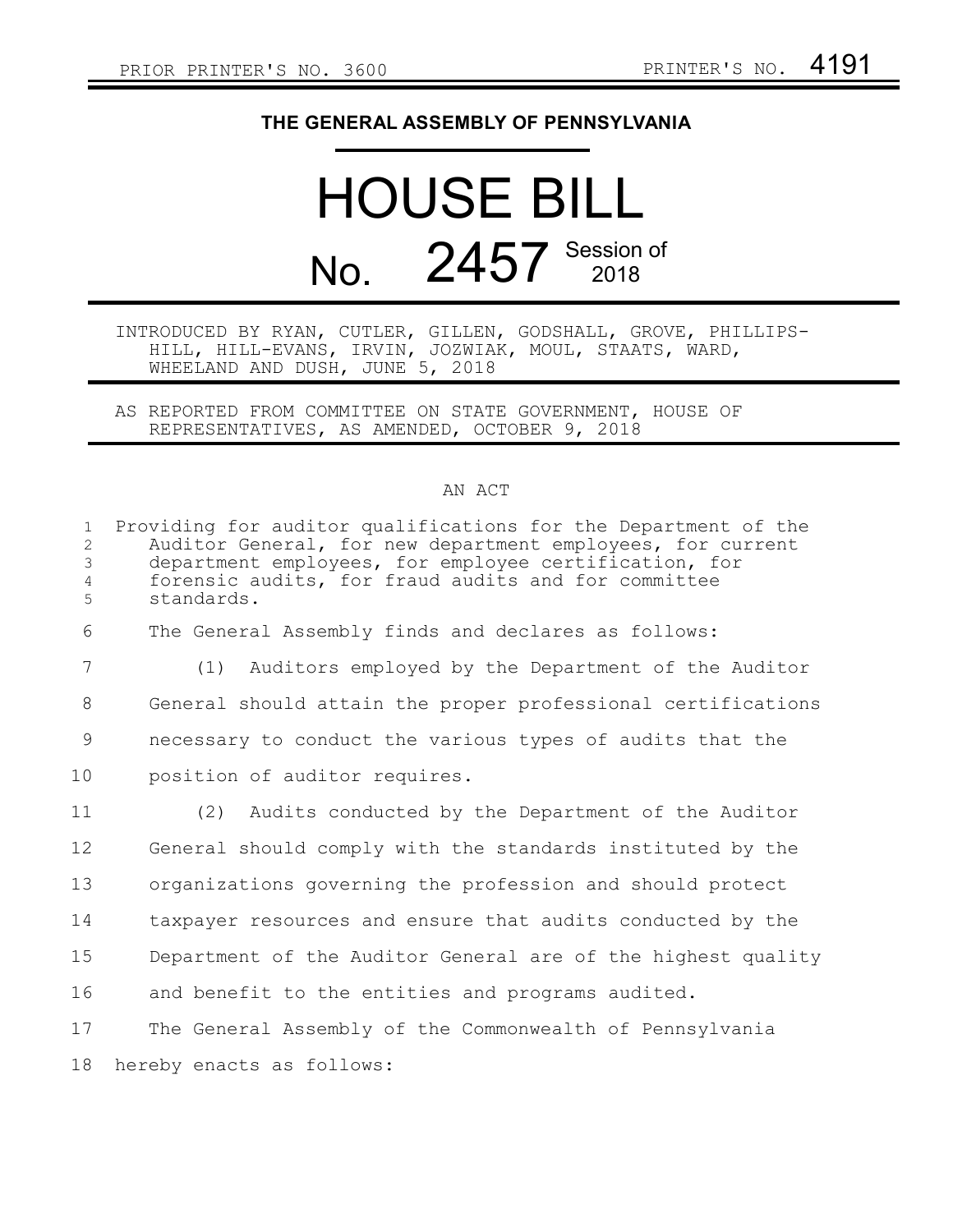Section 1. Short title. 1

This act shall be known and may be cited as the Auditor General Employee Qualification Act. 2 3

Section 2. Definitions. 4

The following words and phrases when used in this act shall have the meanings given to them in this section unless the context clearly indicates otherwise: 5 6 7

"Certified fraud examiner." An individual who has satisfied the requirements of the Association of Certified Fraud Examiners to become a certified fraud examiner. 8 9 10

"Certified internal auditor." An individual who has satisfied the requirements of The Institute of Internal Auditors to become a certified internal auditor. 11 12 13

"Certified public accountant." The term shall have the same meaning as defined in the act of May 26, 1947 (P.L.318, No.140), known as the CPA Law. 14 15 16

"Chartered Global Management Accountant." An individual who meets the requirements of the Association of Certified Fraud Examiners or the Chartered Institute of Management Accountants to become a Chartered Global Management Accountant. 17 18 19 20

"Department." The Department of the Auditor General of the Commonwealth. 21 22

"Financial audit." An examination of an entity's financial records to determine and verify the accuracy and reliability of the entity's records. 23 24 25

"Forensic audit." An examination of an entity's financial information with the purposes of determining if the entity's financial information is accurate and lawful. 26 27 28

"Fraud audit." An examination of an entity's financial information for the purposes of proving or disproving whether 20180HB2457PN4191 - 2 -29 30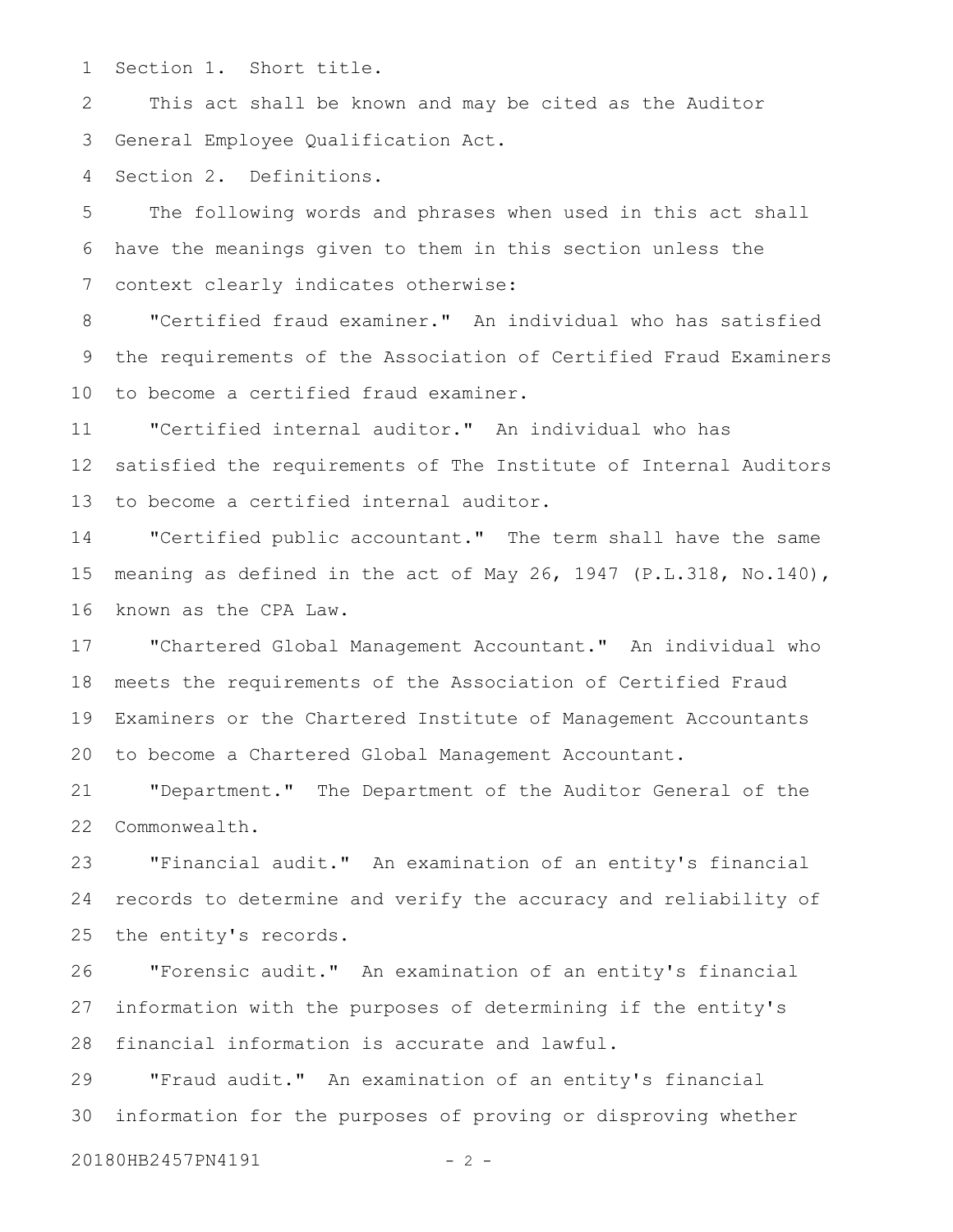fraudulent activity has occurred. 1

"Management letter." A written communication that states or implies: 2 3

(1) Assurance as to the reliability of attested information, compiled financial statements or assessments of the status or performance of a State agency. 4 5 6

(2) The issuer of the written communication has special knowledge or competence in accounting or auditing arising from: 7 8 9

(i) The name or title of the issuer or individual employed by or affiliated with the issuer indicating that the individual is an accountant or auditor. 10 11 12

(ii) The contents of the written communication. "Performance audit." A comprehensive evaluation or a specific program or account of an entity, including: 13 14 15

(1) The effectiveness, efficiency and economy with which resources are managed and consumed. 16 17

(2) Findings based on paragraph (1). 18

(3) Recommendations for improvement submitted in a management letter. 19 20

"Qualified financial auditor." A certified public accountant who has at least two years of auditing experience. 21 22

"Qualified forensic auditor." An individual who is a certified public accountant and a certified fraud examiner. 23 24

"Qualified fraud auditor." A certified fraud examiner. "Qualified performance auditor." A certified internal auditor, certified fraud examiner, public accountant or Chartered Global Management Accountant who possess a minimum of five years of experience conducting performance audits or operational audits of private or public entities. 25 26 27 28 29 30

20180HB2457PN4191 - 3 -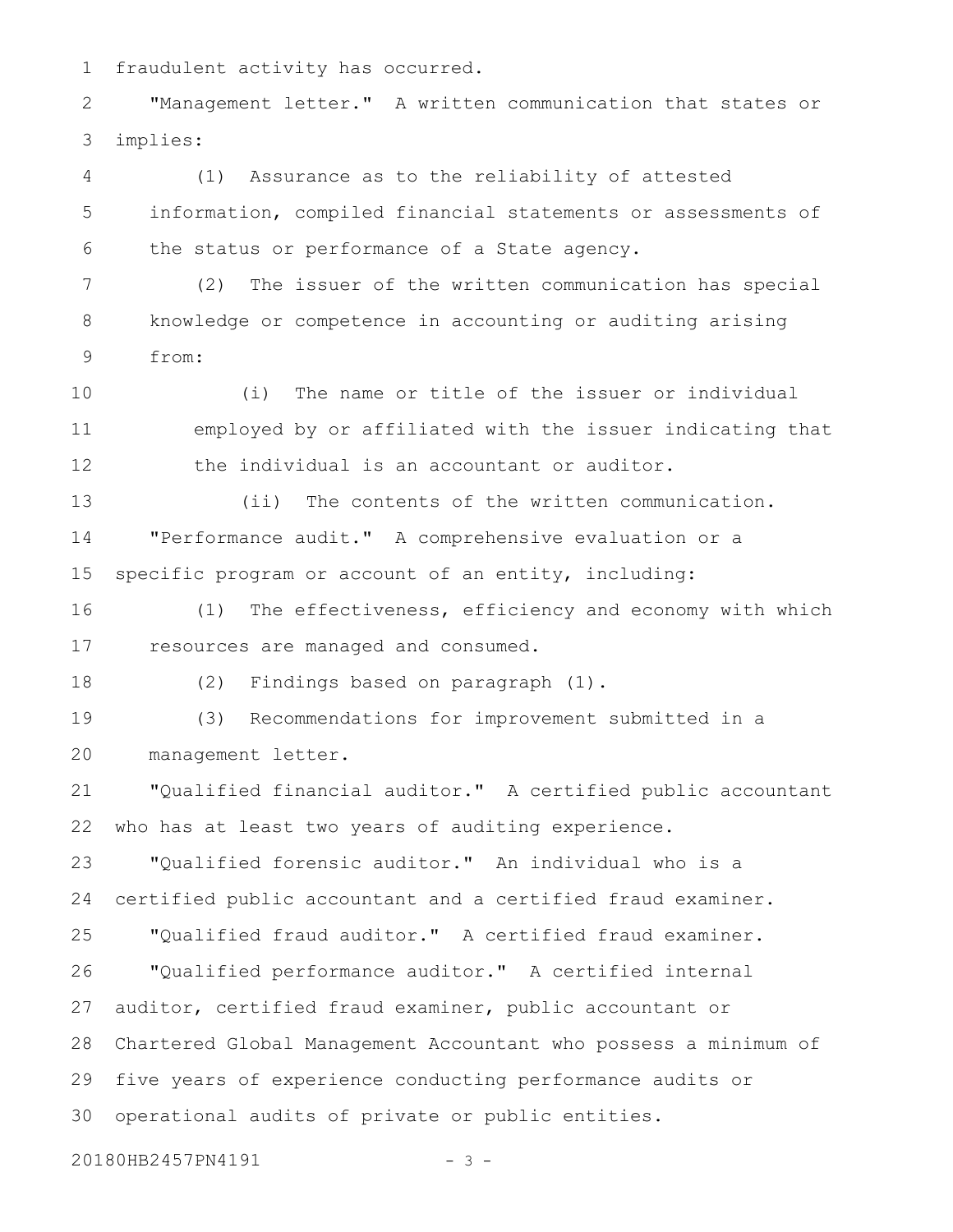"State agency." An office, department, authority, board or commission of the executive branch. 1 2

Section 3. Auditor qualifications. 3

Department employees conducting an audit shall be adequately qualified to conduct the type of audit involved. Employees shall possess the following qualifications: 4 5 6

(1) Employees conducting performance audits shall be qualified performance auditors. 7 8

(2) Employees conducting financial audits shall be qualified financial auditors. 9 10

(3) Employees conducting forensic audits shall be qualified forensic auditors. 11 12

(4) Employees conducting fraud audits shall be qualified fraud auditors. 13 14

Section 4. New department employees. 15

An employee hired by the department after the effective date of this section may not conduct audits or participate in the auditing process of audits for which the employee is not qualified under section 3. 16 17 18 19

Section 5. Current department employees. 20

(a) General rule.-- A department employee hired prior to the **<-** effective date of this section shall be permitted to continue conducting the same type of audits which the employee conducted prior to the effective date of this section for a period of five **<-** years after the effective date of this section. 21 22 23 24 25

(b) Limitation.--After the conclusion of the five-year **<--** 26

period under subsection (a), the department employee may not 27

conduct or participate in an auditing process for which the 28

employee is not qualified under section 3. 29

Section 6. Employee certification. 30

20180HB2457PN4191 - 4 -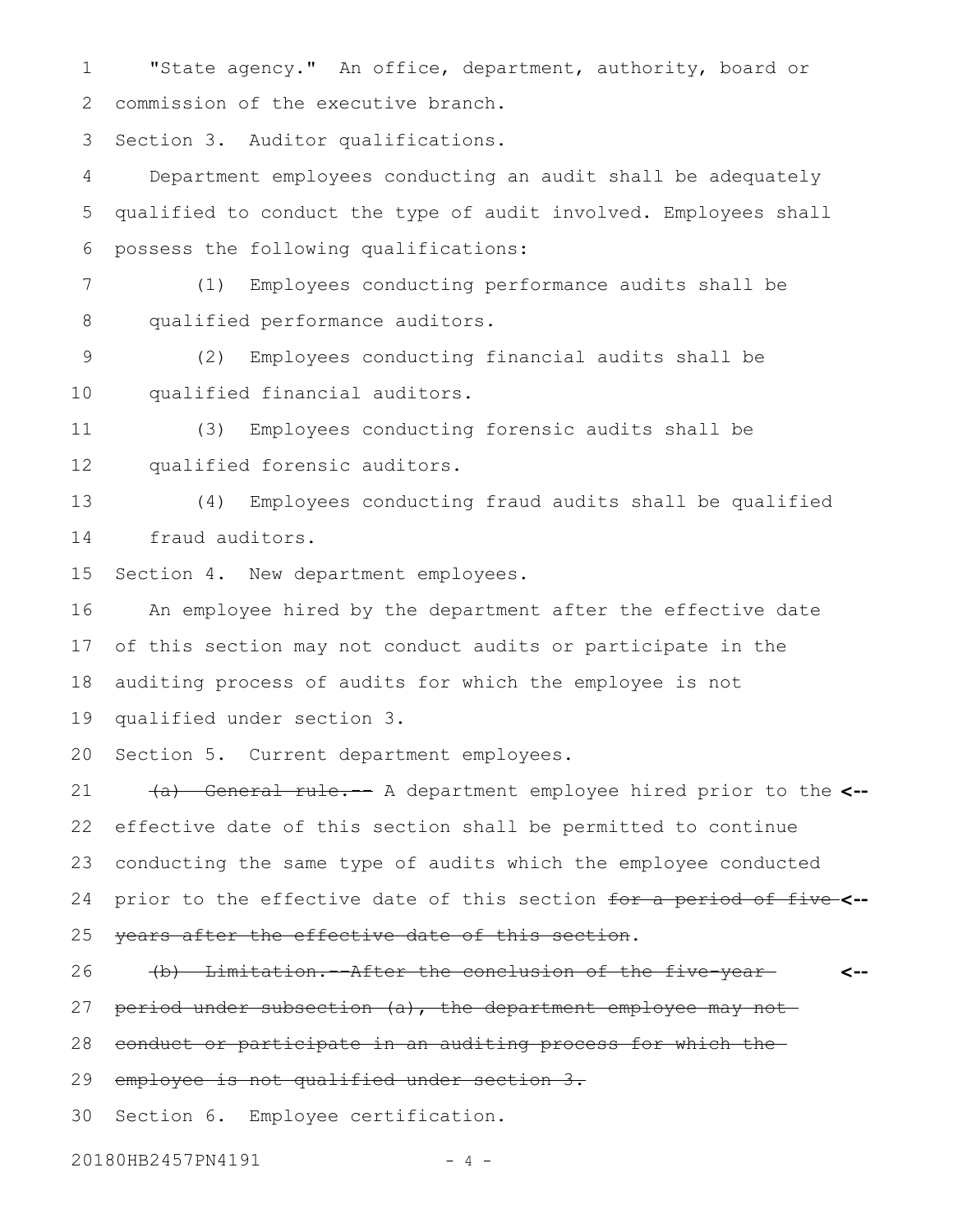(a) Department policy.--The department shall develop a policy encouraging an employee to obtain the proper certification necessary to conduct an audit which the employee's job requires. The policy shall: 1 2 3 4

(1) Direct an employee to the resources necessary to obtain a certification under section 3. 5 6

(2) Include provisions that allow the department to collaborate with an employee to ensure that the employee has adequate time and resources to complete a certification necessary to maintain the employee's employment. 7 8 9 10

**<--**

(b) Financial incentives.--The department shall provide financial incentives for an employee who becomes certified in order to assist the employee with the cost of necessary continued professional education. **<--** 11 12 13 14

Section 7. Forensic audits. 15

(a) Department forensic audits.--The department may perform a forensic audit if any of the following occur: 16 17

(1) A forensic audit is requested by a State agency. The department may appoint a qualified forensic auditor not currently employed by the Commonwealth to perform the forensic audit, and the requesting State agency shall be responsible for the cost incurred by the performance of the forensic audit. 18 19 20 21 22 23

(2) The department receives an indication when lawfully performing an audit on an entity that sufficient records or information are not available to complete the audit. 24 25 26

(3) A forensic audit is requested by the Governor, the chairperson or minority chairperson of the Appropriations Committee of the Senate or the chairperson or minority chairperson of the Appropriations Committee of the House of 27 28 29 30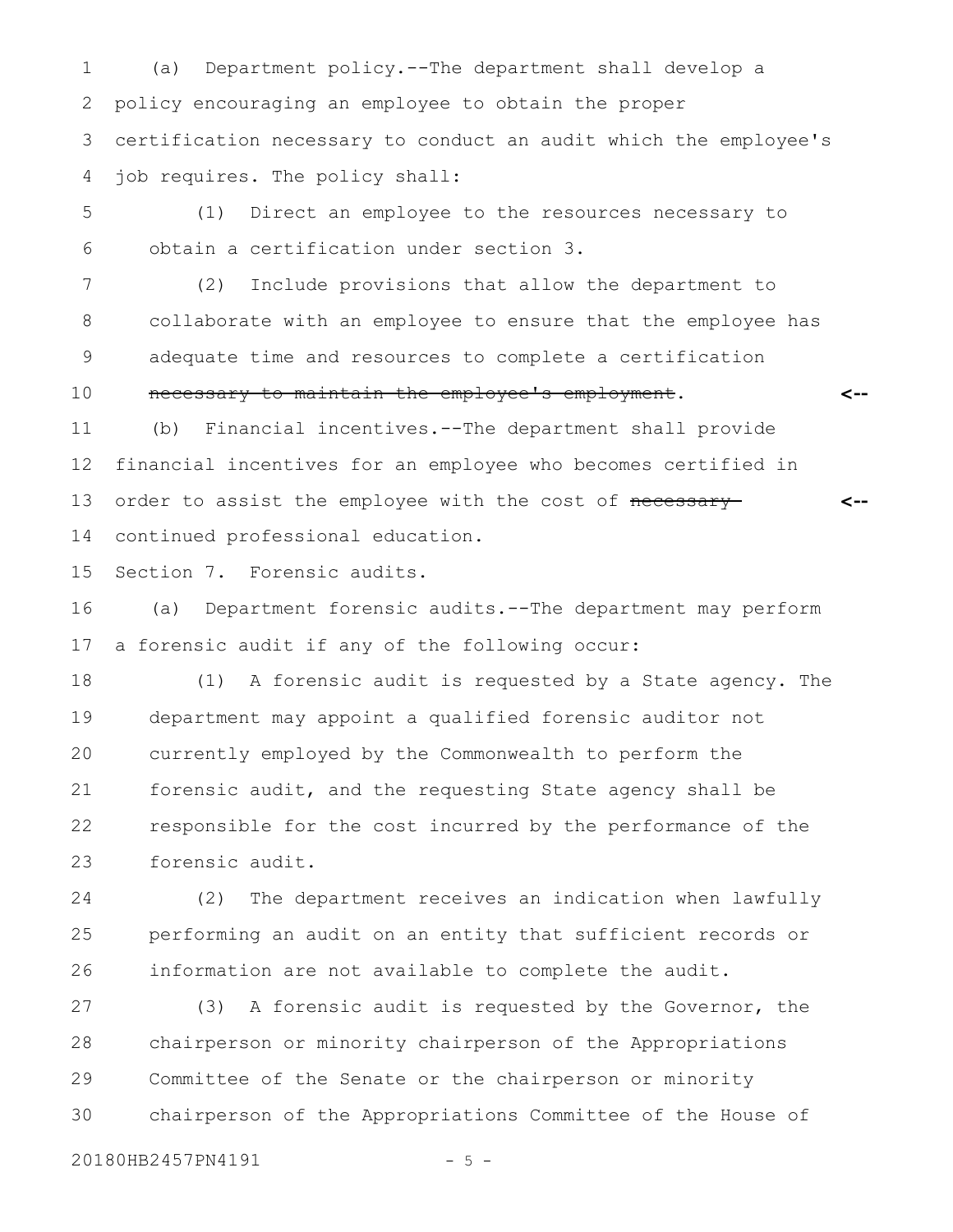Representatives. 1

2

(b) Forensic audit results.--

(1) The department shall provide the results of a forensic audit to the Governor, the chairperson and minority chairperson of the Appropriations Committee of the Senate and the chairperson and minority chairperson of the Appropriations Committee of the House of Representatives. 3 4 5 6 7

(2) If the results contain evidence of suspected criminal activity, the department shall provide the results to the Office of Attorney General. 8 9 10

Section 8. Fraud audits. 11

(a) Department fraud audits.--The department may perform a fraud audit if any of the following occur: 12 13

(1) A fraud audit is requested by a State agency. If requested by a State agency, the department may appoint a qualified fraud auditor not currently employed by the Commonwealth to perform the fraud audit, and the requesting State agency shall be responsible for the cost incurred in the performance of the fraud audit. 14 15 16 17 18 19

(2) The department receives an indication when lawfully performing an audit on an entity that fraudulent activity or other criminal activity may have occurred. 20 21 22

(3) A forensic FRAUD audit is requested by the Governor, **<-** the chairperson or minority chairperson of the Appropriations Committee of the Senate or the chairperson or minority chairperson of the Appropriations Committee of the House of Representatives. 23 24 25 26 27

(b) Fraud audit results.-- 28

(1) The Department shall provide the results of a fraud audit to the Governor, the chairperson or minority 29 30

20180HB2457PN4191 - 6 -